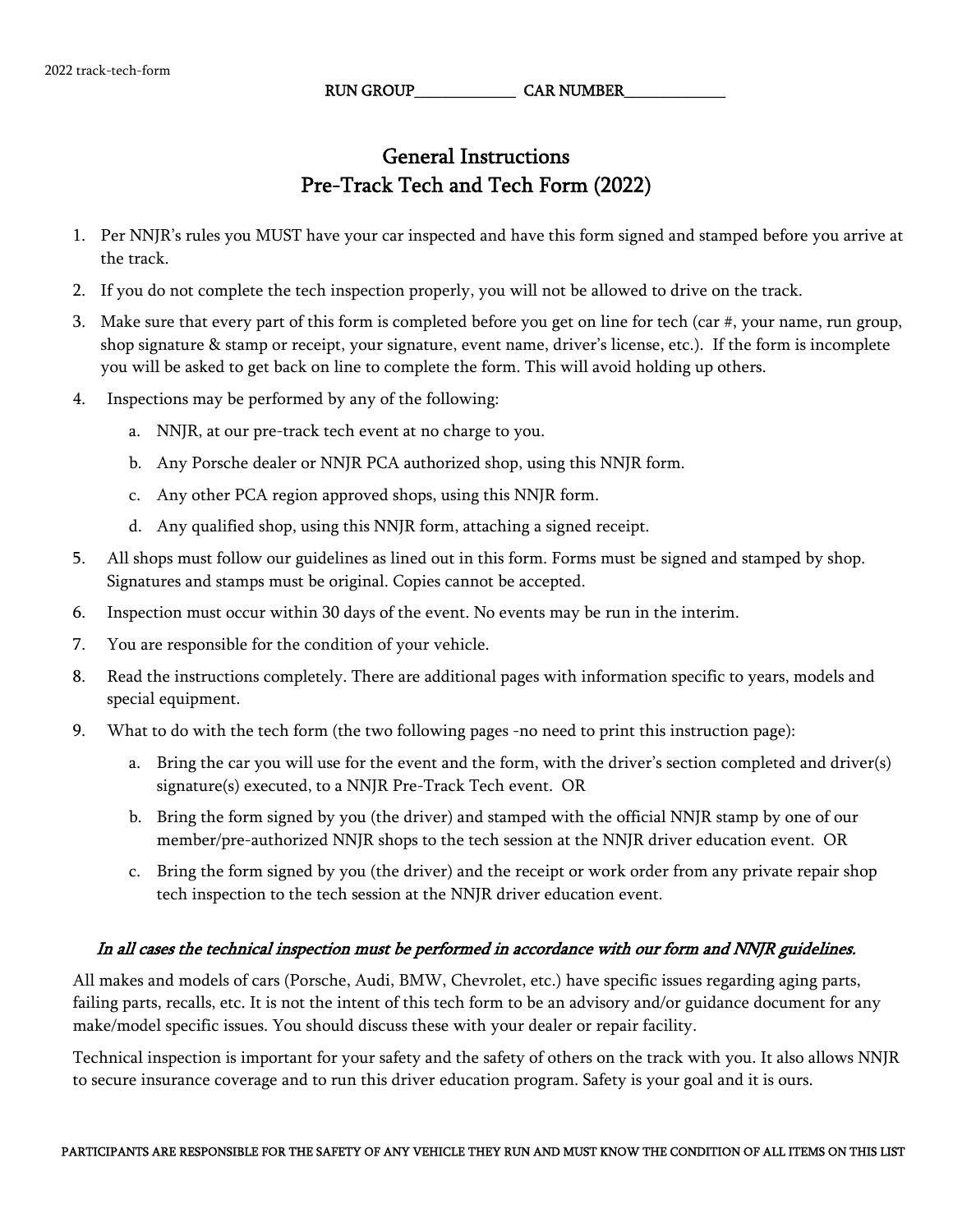## RUN GROUP\_\_\_\_\_\_\_\_\_\_\_\_\_ CAR NUMBER\_\_\_\_\_\_\_\_\_\_\_\_\_ **2022 NNJR TECH INSPECTION CHECKLIST**

If you attended the NNJR pre-event tech, bring the tech **sticker** to the track.

If you did not attend the NNJR tech, bring **this completed form** (plus receipt if applicable) to the tech at the track.

| TO BE COMPLETED BY DRIVER(S):     |                                               |                                          |                                                                                                                                                                                                                                                                                                                                                                                                                                                                                                                                                                                                                                                                             |  |  |  |
|-----------------------------------|-----------------------------------------------|------------------------------------------|-----------------------------------------------------------------------------------------------------------------------------------------------------------------------------------------------------------------------------------------------------------------------------------------------------------------------------------------------------------------------------------------------------------------------------------------------------------------------------------------------------------------------------------------------------------------------------------------------------------------------------------------------------------------------------|--|--|--|
| P<br>A<br>s<br>S<br>E<br>D        | F<br>A<br>I<br>L<br>Е<br>D                    | N<br>$\prime$<br>A                       | DATE OF BIRTH ____________________<br>Will the tires on the vehicle at the time of this inspection be the tires used at the track? Yes ______ No ___                                                                                                                                                                                                                                                                                                                                                                                                                                                                                                                        |  |  |  |
|                                   |                                               |                                          | TO BE COMPLETED BY INSPECTOR - THE FOLLOWING TO BE CHECKED ON THE GROUND                                                                                                                                                                                                                                                                                                                                                                                                                                                                                                                                                                                                    |  |  |  |
| $\begin{bmatrix} 1 \end{bmatrix}$ | $\left[ \begin{array}{c} \end{array} \right]$ | 1.<br>$\lceil$ 1                         | <b>BRAKE LIGHTS:</b> Must be functional.                                                                                                                                                                                                                                                                                                                                                                                                                                                                                                                                                                                                                                    |  |  |  |
| $\begin{bmatrix} 1 \end{bmatrix}$ | $\begin{bmatrix} 1 \end{bmatrix}$             | 2.<br>$\begin{bmatrix} 1 \end{bmatrix}$  | WINDSHIELD: No cracks in windshield or in any other windows.                                                                                                                                                                                                                                                                                                                                                                                                                                                                                                                                                                                                                |  |  |  |
| $\begin{bmatrix} 1 \end{bmatrix}$ | $\begin{bmatrix} 1 \end{bmatrix}$             | $\begin{bmatrix} 1 \end{bmatrix}$<br>3.  | MIRRORS: Must have at least two rear view mirrors. All mirrors must be securely mounted and be able to view down both<br>sides of the car using the mirrors.                                                                                                                                                                                                                                                                                                                                                                                                                                                                                                                |  |  |  |
| $\begin{bmatrix} 1 \end{bmatrix}$ | $\begin{bmatrix} 1 \end{bmatrix}$             | $[$ $]$ 4.                               | HELMET(S): Must carry a 2015 or 2020 Snell M, SA, or SAH sticker; SA/SAH strongly recommended. Events in NJ require<br>closed faced helmets.                                                                                                                                                                                                                                                                                                                                                                                                                                                                                                                                |  |  |  |
| $\begin{bmatrix} 1 \end{bmatrix}$ | $\begin{bmatrix} 1 \end{bmatrix}$             | 5.                                       | PEDALS: All pedals must have free return and be in good operating condition. Brake pedal must be FIRM.                                                                                                                                                                                                                                                                                                                                                                                                                                                                                                                                                                      |  |  |  |
| $\begin{bmatrix} 1 \end{bmatrix}$ | $\begin{bmatrix} 1 \end{bmatrix}$             | 6.                                       | SEAT BELTS: Factory or better installation in both seats; must be securely mounted; belts not frayed; equal restraints for<br>passenger and driver. 4 point harnesses prohibited except Schroth Quick Fit. 5-, 6- and 7-point harnesses must use<br>seat with factory routing holes. The installation of non-factory restraint systems must meet FIA or SFI specifications.<br>Harness Belts must be replaced no later than five years after date of manufacture for FIA rated, and 2 years for<br>SFI rated. Head and Neck restraint (HANS) required with harnesses.                                                                                                       |  |  |  |
| $\begin{bmatrix} 1 \end{bmatrix}$ | $\begin{bmatrix} 1 \end{bmatrix}$             | $[$ $]$ 7.                               | ROLL BARS: All open cars (Convertible, soft tops, open race cars), must have adequate roll bars. Drivers of all open cars, will<br>be subject to the broomstick test. The deployable roll bar in newer cabriolets is permitted for all tracks except Lime Rock,<br>NJMP and VIR, which require fixed roll bars. Pre-2005 (986) Boxster's require a roll bar extension (e.g. Brey-Krauss) for Lime<br>Rock, NJMP and VIR. Roll bars at the A pillar must be covered with closed cell foam padding and recommended in any place<br>where a helmet or body parts could come in contact with the bar. Open cars require arm restraints.                                         |  |  |  |
| $\begin{bmatrix} 1 \end{bmatrix}$ | $\begin{bmatrix} 1 \end{bmatrix}$             | $[$ $]$ 8.                               | BRAKE FLUID: Sufficient brake fluid, using manufacturer specified type. Brakes should be bled prior to all high-speed track<br>events. Brake fluid must be changed at least annually. Date of last brake fluid change:                                                                                                                                                                                                                                                                                                                                                                                                                                                      |  |  |  |
| $\begin{bmatrix} 1 \end{bmatrix}$ | $\begin{bmatrix} 1 \end{bmatrix}$             | 9.<br>$\begin{bmatrix} 1 \end{bmatrix}$  | BATTERY(IES): Securely fastened and in good condition. No acid leaks or corrosion.                                                                                                                                                                                                                                                                                                                                                                                                                                                                                                                                                                                          |  |  |  |
| $\begin{bmatrix} 1 \end{bmatrix}$ | $\begin{bmatrix} 1 \end{bmatrix}$             | $\begin{bmatrix} 1 \end{bmatrix}$<br>10. | BELTS: Fan and other belts must carry proper tension and be in good condition.                                                                                                                                                                                                                                                                                                                                                                                                                                                                                                                                                                                              |  |  |  |
| $\begin{bmatrix} 1 \end{bmatrix}$ | $\begin{bmatrix} 1 \end{bmatrix}$             | 11.                                      | <b>ENGINE:</b> General condition of engine and accessories.                                                                                                                                                                                                                                                                                                                                                                                                                                                                                                                                                                                                                 |  |  |  |
|                                   |                                               | 12.                                      | THROTTLE RETURN: Freely operating linkage and good springs.                                                                                                                                                                                                                                                                                                                                                                                                                                                                                                                                                                                                                 |  |  |  |
|                                   | $\begin{bmatrix} 1 \end{bmatrix}$             | 13.<br>$\begin{bmatrix} 1 \end{bmatrix}$ | AUXILIARY EQUIPMENT: This includes car phones, radar detectors, cameras, sound equipment, and data-acquisition<br>devices. The use of in-car video equipment for instructed groups is at the discretion of the instructor. The entire camera<br>system must be installed for this inspection. It must be securely fastened with a proper mount, and, depending on size and<br>weight of the camera, may require a strap or metal clamp at the discretion of the tech inspector. Externally mounted cameras<br>must be mounted metal-to-metal or attached with a suction cup plus secure tether. Suction cup mounting is permitted inside<br>the vehicle pending inspection. |  |  |  |